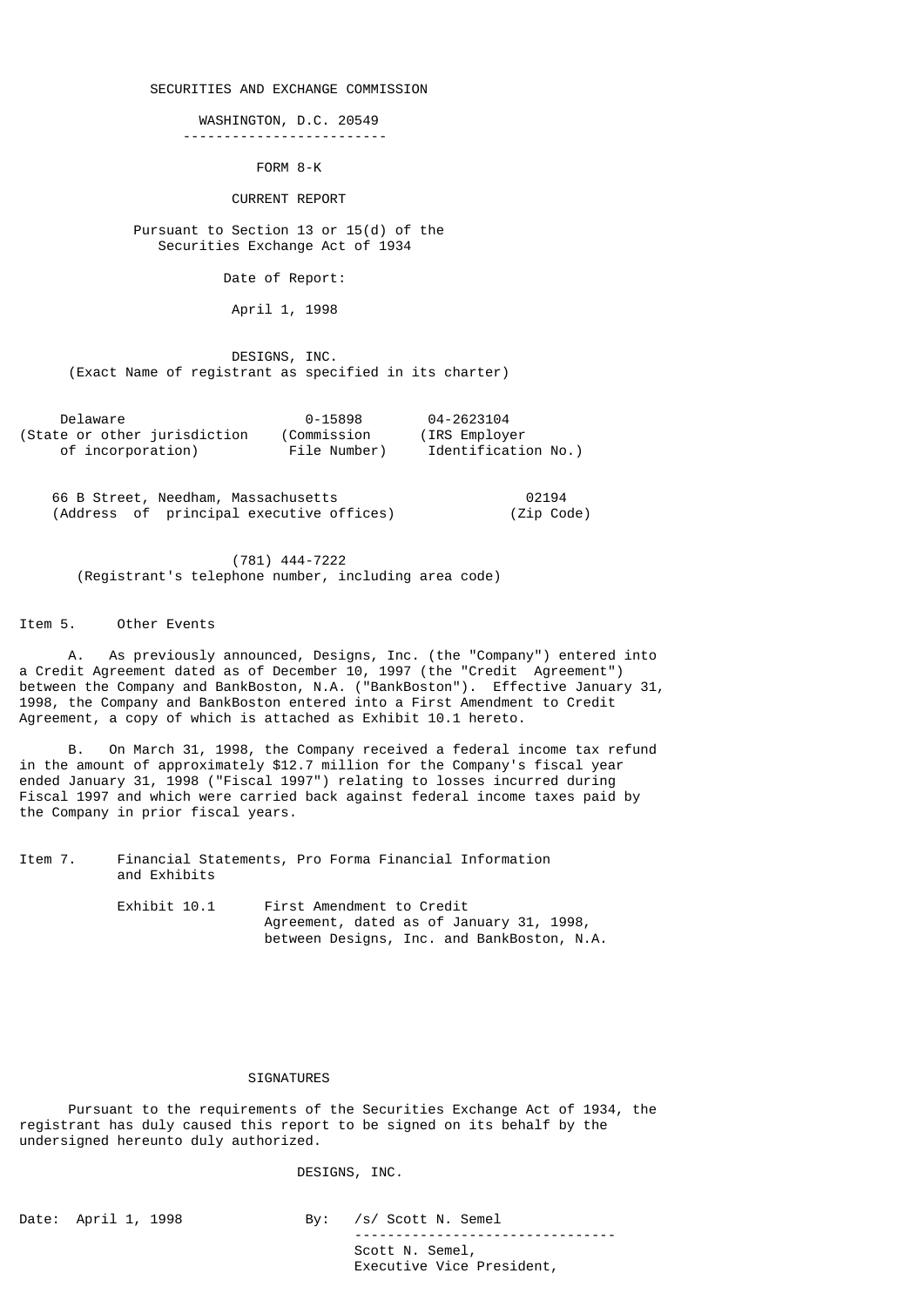General Counsel and Secretary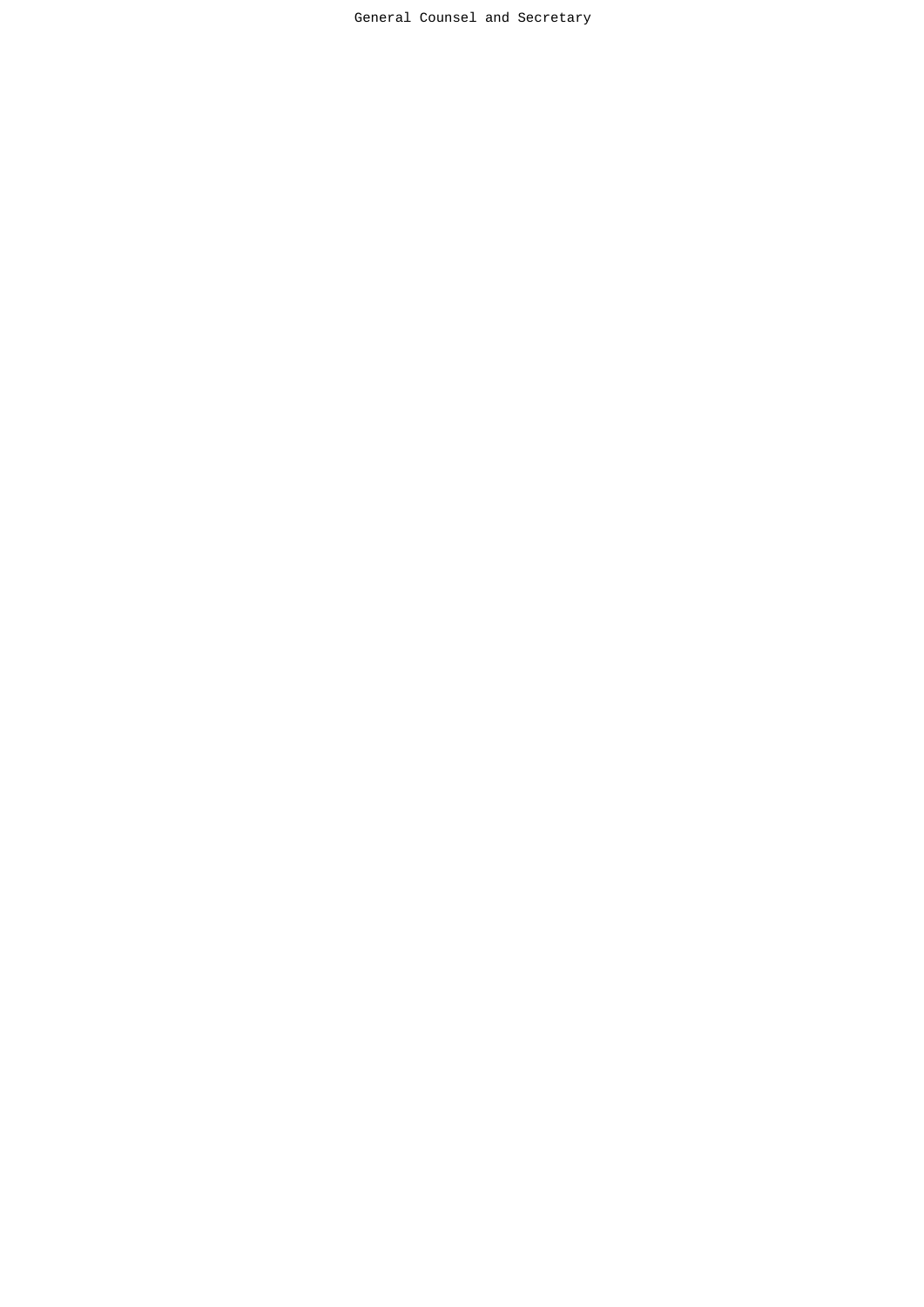This First Amendment to Credit Agreement is made as of the 31st day of January, 1998 by and among

 DESIGNS, INC. (the "Company") a Delaware corporation with its principal place of business at 66 B Street, Needham, Massachusetts 02194; and

 BANKBOSTON, N.A., a national banking association with its principal place of business at 100 Federal Street, Boston, Massachusetts 02110 (the "Bank")

in consideration of the mutual covenants herein contained and benefits to be derived herefrom.

#### WITNESSETH

 WHEREAS, the Company and the Bank entered into a Credit Agreement dated as of December 10, 1997 (the "Credit Agreement"); and

 WHEREAS, the Company and the Bank desire to amend certain of the terms and conditions thereof.

NOW THEREFORE, it is hereby agreed as follows:

 1. Definitions: All capitalized terms used herein and not otherwise defined shall have the same meaning herein as in the Credit Agreement.

 2. Amendment to Article 1. The provisions of Article 1 of the Credit Agreement are hereby amended as follows:

> By deleting the words "plus (f) Non-Cash Charges" appearing in the definition of Cash Flow.

 By deleting the definition of "EBITDA" and substituting the following in its stead:

 "EBITDA" shall mean, for any period, the sum (without duplication) of (a) consolidated net income of the Company and its Subsidiaries for such period plus (b) to the extent deducted in determining consolidated net income for such period, the sum of (i) depreciation and amortization (including deferred financing costs, organization costs and non-compete amortization) for such period, (ii) interest expense for such period, and (iii) the provision for income taxes for such period, and (iv) for the Current Fiscal Year only, Non-Cash Charges, all as determined in accordance with GAAP.

> By deleting the definition of "Non-Cash Charges" and substituting the following in its stead:

 "Non-Cash Charges" means charges not involving the expenditure of cash (x) related to Inventory and store closings taken in the second fiscal quarter of the Current Fiscal Year only, but in no event in excess of \$13,900,000.00; and (y) related to the establishment of a reserve for prepaid Inventory balances taken in the Company's fiscal year ending January 31, 1998 only, but in no event in excess of \$6,386,000.00; and (z) related to severance and other costs associated with a reduction in force announced on January 12, 1998 only, but in no event in excess of \$1,600,000.00.

 3. Amendment to Article 3. The provisions of Section 3.2 of the Credit Agreement are hereby amended by deleting the first proviso appearing therein and substituting the following in its stead:

 provided that for purposes of calculating Cash Flow (which is a component of the Cash Flow Ratio) under this Section 3.2, Non-Cash Charges shall be added back to EBITDA only through the fiscal quarter ending April 30, 1998 and not thereafter;

 4. Amendment to Article 6. The provisions of Section 6.3(b) of the Credit Agreement are hereby amended by deleting the first proviso appearing therein and substituting the following in its stead:

> provided that for purposes of calculating Cash Flow under this Section 6.3(b), Non-Cash Charges shall not be added back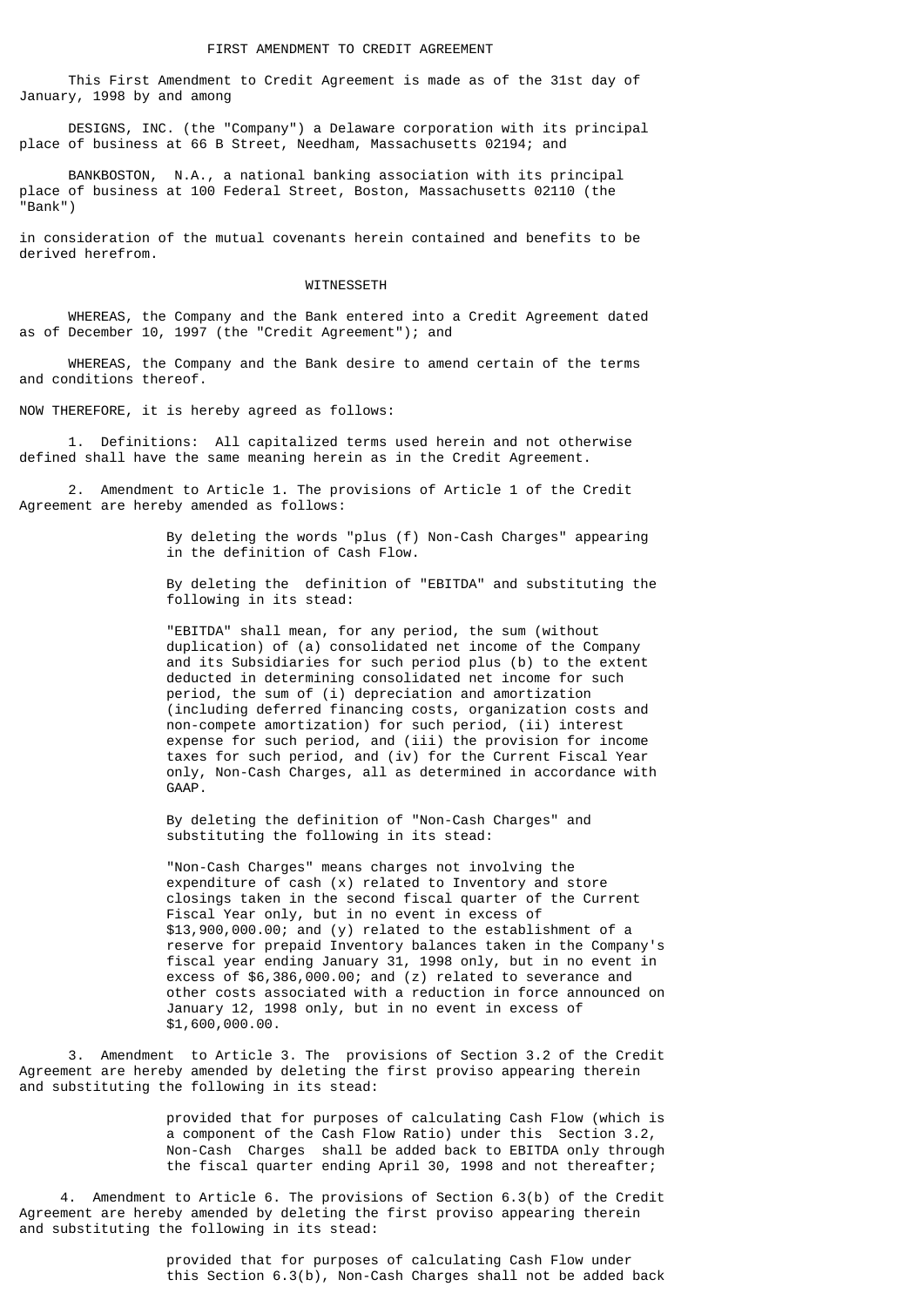5. Conditions to Effectiveness. This First Amendment to Credit Agreement shall not be effective until each of the following conditions precedent have been fulfilled to the satisfaction of the Bank:

- a. This First Amendment to Credit Agreement shall have been duly executed and delivered by the respective parties hereto.
- b. All action on the part of the Company necessary for the valid execution, delivery and performance by the Company of this First Amendment shall have been duly and effectively taken. The Bank acknowledges that the execution and delivery of this First Amendment by the Company will be ratified and confirmed by the board of directors at a meeting scheduled to be held on April 13, 1998. The Bank waives the requirement that evidence of due corporate authorization be furnished prior to the effectiveness of this First Amendment. Nevertheless, the Bank shall receive from the Company true copies of the resolutions when adopted by its board of directors ratifying the transactions described herein, certified by the Company's secretary to be true and complete.
- c. The Company shall have paid to the Bank an amendment fee in the sum of \$7,500.00 (which fee shall be fully earned upon payment and shall not be subject to refund or rebate under any circumstances) and all other fees and expenses then due and owing pursuant to the Credit Agreement, as modified hereby, including, without limitation, reasonable attorneys' fees incurred by the Bank.
- d. No Default or Event of Default shall have occurred and be continuing.
- e. The Company shall have provided such additional instruments and documents to the Bank as the Bank and its counsel may have reasonably requested.
- 6. Miscellaneous.
- a. Except as provided herein, all terms and conditions of the Credit Agreement remain in full force and effect. The Company hereby ratifies, confirms, and reaffirms all of the representations, warranties and covenants therein contained and acknowledges that all Collateral secures all Obligations, as amended hereby. The Company further acknowledges and agrees that it has no offsets, defenses, or counterclaims against the Bank under the Credit Agreement or the other Loan Documents and, to the extent that the Company has, or ever had, any such offsets, defenses, or counterclaims, the Company hereby waives and releases the same.
- b. The Company shall pay all costs and expenses incurred by the Bank in connection with this Amendment, including, without limitation, all reasonable attorneys' fees.
- c. This First Amendment may be executed in several counterparts and by each party on a separate counterpart, each of which when so executed and delivered, each shall be an original, and all of which together shall constitute one instrument.
- d. This First Amendment expresses the entire understanding of the parties with respect to the matters set forth herein and supersedes all prior discussions or negotiations hereon.

 IN WITNESS WHEREOF, the parties hereto have caused this First Amendment to be executed and their seals to be hereto affixed as the date first above written.

COMPANY

DESIGNS, INC.

 By: /s/ Joel H. Reichman Name: Joel H. Reichman Title: President

and the contract of the contract of the contract of the Bank

BANKBOSTON, N.A.